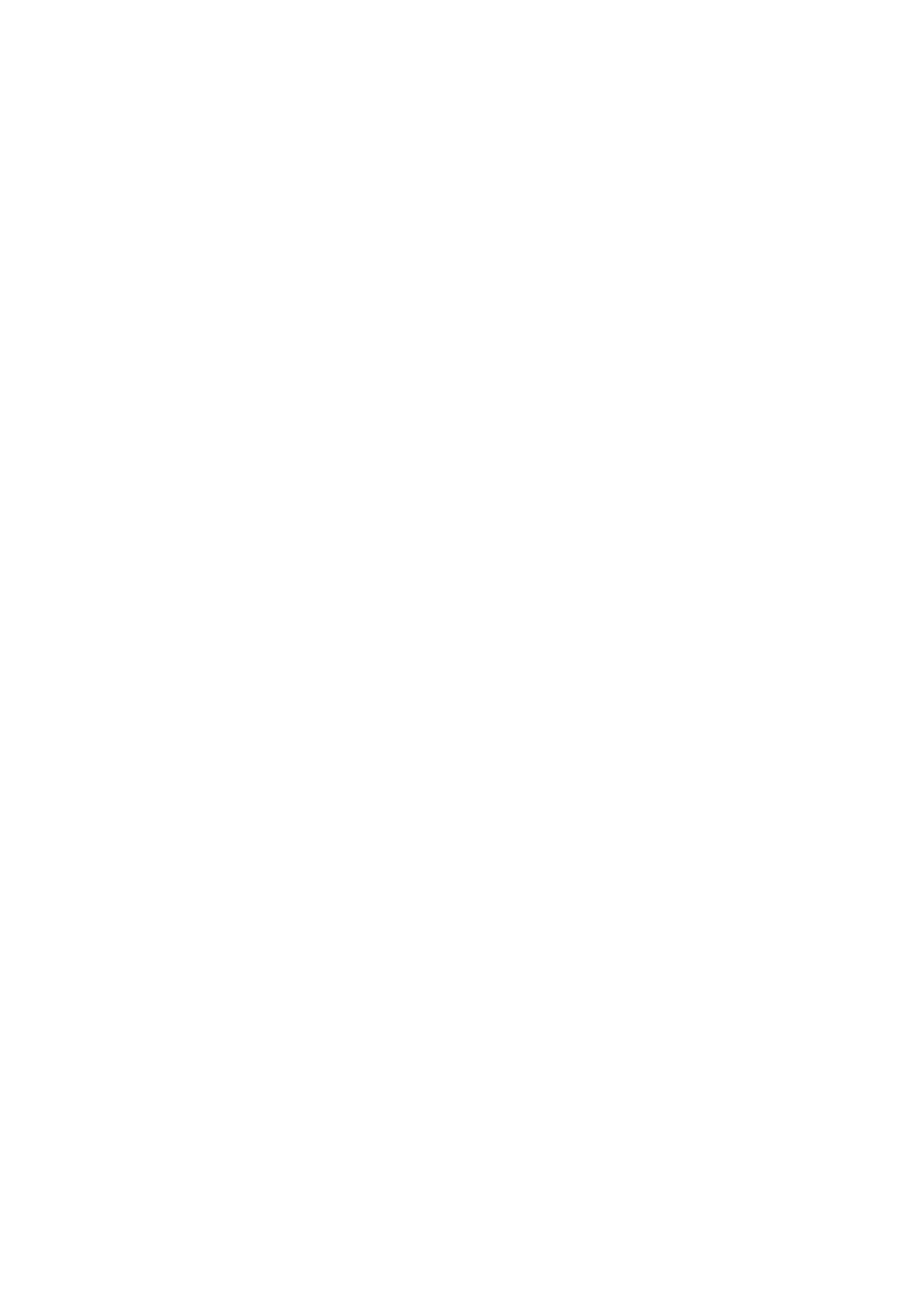### THE AUSTRALIAN CAT FEDERATION (Inc) JUDGES' GUILD **CONSTITUTION**

## **INDEX**

| $\mathbf 1$             |  |
|-------------------------|--|
| 2 <sup>1</sup>          |  |
| $\overline{3}$          |  |
| $\overline{\mathbf{4}}$ |  |
| 5                       |  |
| 6                       |  |
| $\overline{7}$          |  |
| 8                       |  |
| 9                       |  |
| 10                      |  |
| 11                      |  |
| 12                      |  |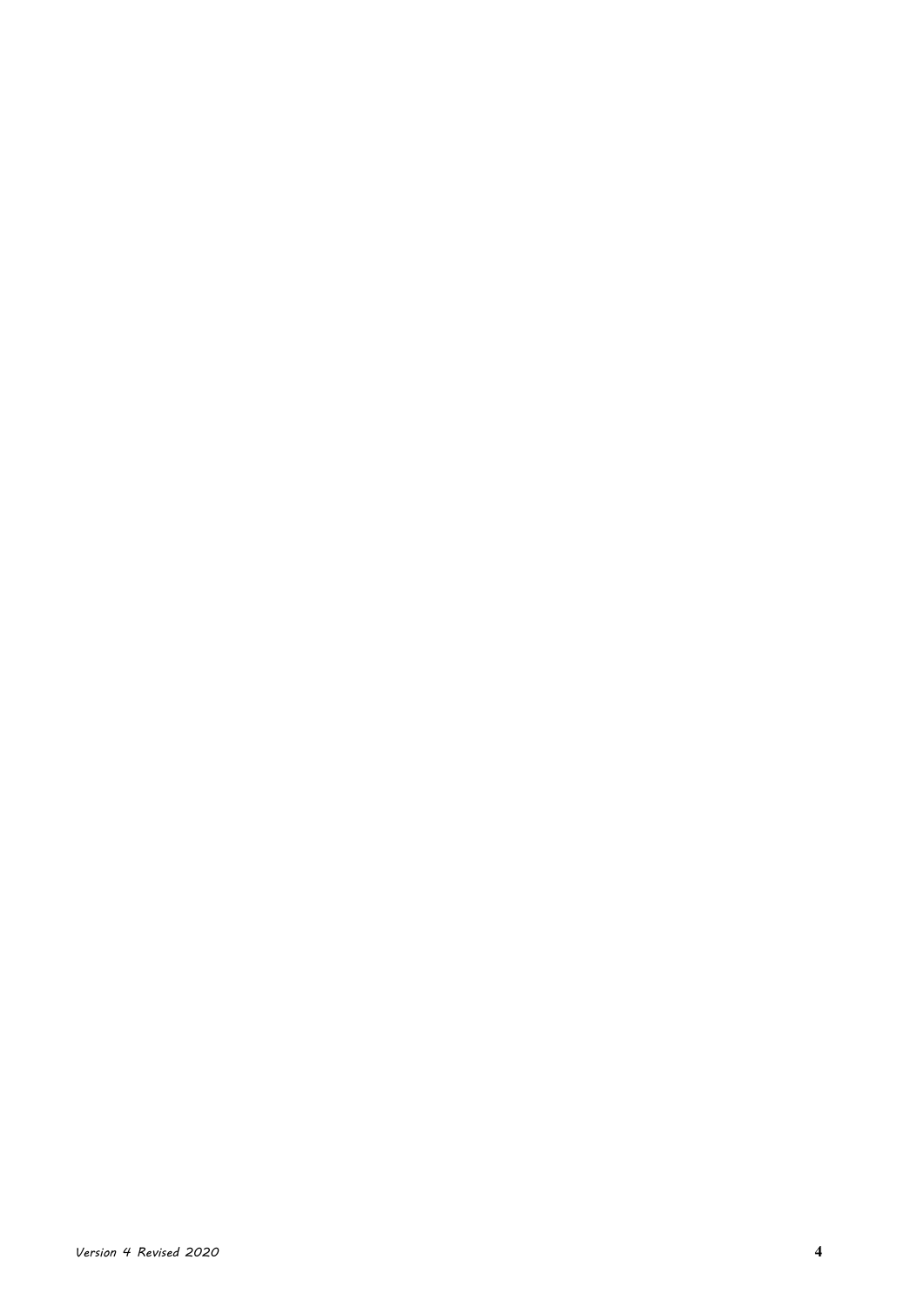#### <span id="page-4-0"></span>1 **NAME**

1.1 The name of the organisation shall be the Australian Cat Federation (Inc.) Judges' Guild, hereinafter referred to as the Guild.

#### <span id="page-4-1"></span>2 **STATUS**

2.1 The Guild shall be the official body representing the judges of the Australian Cat Federation (Inc.). The Guild may offer limited membership to judges from other recognised bodies. Decisions for carrying out the aims and objects of the Guild shall be made by the members at the Annual General Meeting, or at Extraordinary Meetings, or by postal or electronic voting in matters of urgency. These decisions are to be recommended to the Australian Cat Federation (Inc.) at its annual conference or as required. It is a bona fide recommendatory body to the ACF (Inc.).

#### <span id="page-4-2"></span>3 **DEFINITIONS**

3.1 For the purpose of these rules and regulations thereunder the following definitions shall apply:

| 3.1.1 COMMITTEE  | means the executive committee.                            |
|------------------|-----------------------------------------------------------|
| 3.1.2 GUILD      | means the Australian Cat Federation (Inc.) Judges' Guild. |
| 3.1.3 SECRETARY  | means the Secretary of the Guild.                         |
| 3.1.4 MEMBER     | means a member of the Guild.                              |
| 3.1.5 FEDERATION | means the Australian Cat Federation (Inc.).               |

#### <span id="page-4-3"></span>**4 OBJECTS**

- 4.1 The objects for which the Guild has been established are:
	- 4.1.1 to prepare recommendations on standards, breed varieties, training, examinations, experimental breeding programs, and all related matters referred to it for presentation to the Annual General Meeting of the Federation;
	- 4.1.2 to nominate judges to engage in our National training scheme examinations and panels based on our national and international standards and requirements and to consult on policies affecting the welfare and conditions of ACF judges and trainees;
	- 4.1.3 to act as an advisory panel on matters relating to judges' ethics, conduct and behaviour;
	- 4.1.4 to organise, where and when necessary, the services of elected judges to prepare submissions on behalf of the Federation for presentation to the Annual General Meeting of the Federation and, when appropriate, to other bodies concerned with the welfare of our judges within the Commonwealth of Australia;
	- 4.1.5 to conduct an Annual General Meeting, and if possible, a seminar. The Annual General Meeting to be devoted to administration matters, official business, etc.; the seminar to give each member judge an opportunity to discuss/debate special breeds, experimental and others, or any aspects of judging, showing or training;
	- 4.1.6 to establish and maintain a fund for the purpose of assisting member bodies of the Federation with training of judges under the Federation's method of training judges, which requires interstate assignments; and
	- 4.1.7 to keep members informed on any aspect of judging, breeding, showing or training by means of a regular publication.

#### <span id="page-4-4"></span>**5 POWERS**

5.1 The decisions of the Guild, to the Federation's Annual General Meeting, shall be in the form of recommendations, and nothing in this Constitution shall affect the authority of the Federation*.*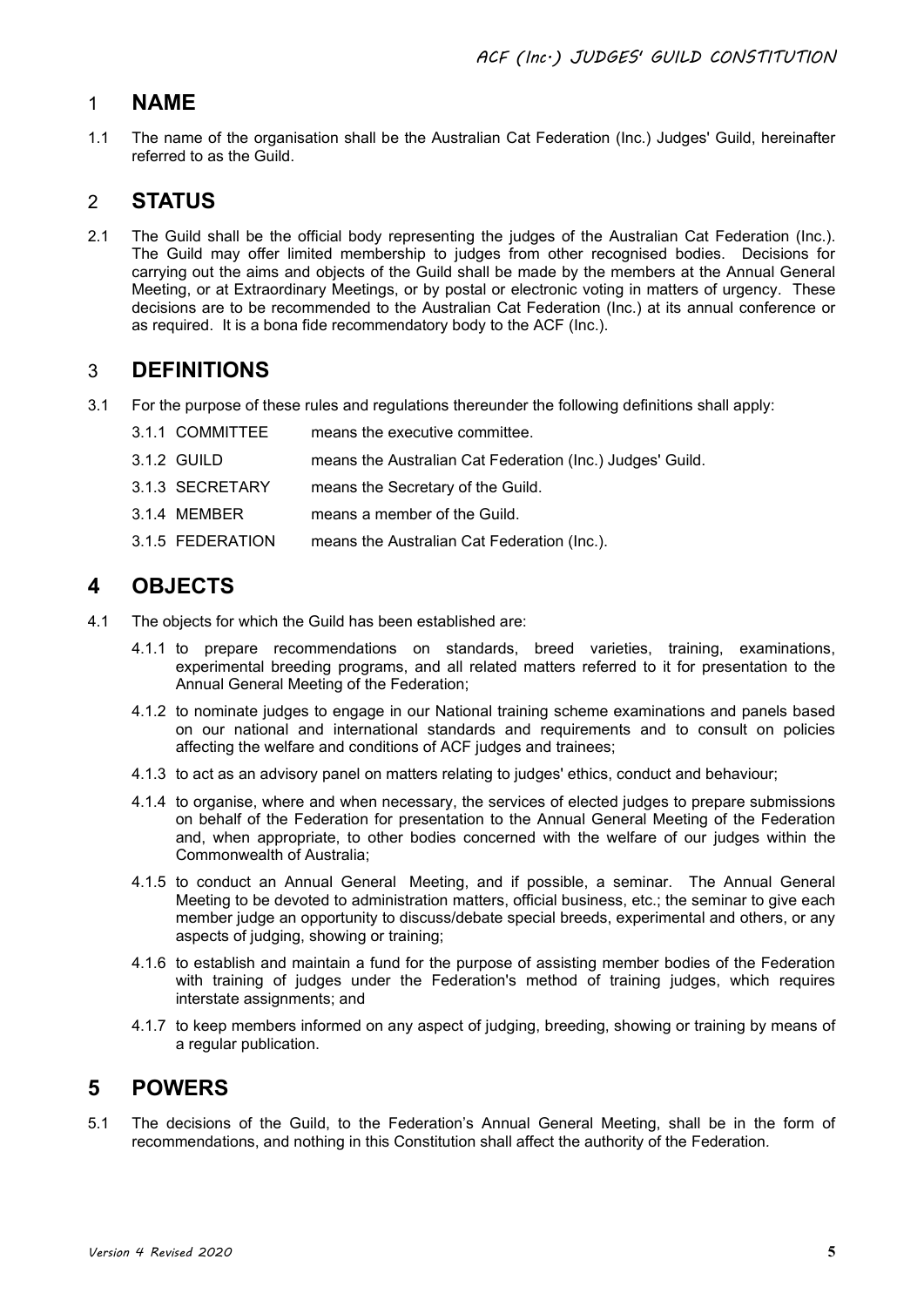#### <span id="page-5-0"></span>**6 MEMBERSHIP**

- 6.1 Full Membership
	- 6.1.1 Shall be open to any Australian Judge provided they are:
		- (a) a member of the Federation's Judges' Panel; or
		- (b) a member of one of the Federation's member bodies' Judges' Panel.
	- 6.1.2 A Full Member on payment of a fee as determined from time to time, is entitled to all the privileges of membership as set out in clause 6.6
- 6.2 Affiliate Membership
	- 6.2.[1](#page-5-1)  $\sqrt[1]{8}$  1Shall be open to any judge provided they are:
		- (a) a non-active judge of the ACF Judges Panel or their member body (an active judge is one who officiates/undertakes professional development [as defined in Clause  $1.2^2$  $1.2^2$  $1.2^2$  of the Judges Training Scheme] at least once every two calendar years); or
		- (b) a cadet judge or junior judge<sup>[3](#page-5-3)</sup> of an ACF member body.
	- 6.2.2 An Affiliate Member on payment of a reduced fee equal to  $\frac{3}{4}$  of the current full membership fee, is limited to the following privileges of membership:
		- (a) attend Annual General Meeting/Extraordinary meetings but has NO voting rights, and
		- (b) receive a magazine.
- *6.3* Associate Member
	- 6.3.1 Shall be open to any judge provided they are:
		- (a) a member of a recognised Australian or overseas Cat Control/Organisation or their member bodies*.*
	- 6.3.2 An Associate Member on payment of a reduced fee equal to  $\frac{3}{4}$  of current full membership fee, is limited to the following privileges of membership:
		- (a) attend Annual General Meetings but has NO voting rights; (information on matters to be discussed at the Annual General Meeting will only be made available at the meeting); and
		- (b) receive a magazine.
- 6.4 Subscriptions
	- 6.4.1 The annual subscriptions for membership as fixed by the Committee from time to time shall be payable in advance on the first of MAY each year.
- 6.5 Arrears of subscriptions
	- 6.5.1 Any member whose subscriptions is unpaid prior to the commencement of the AGM shall be deemed un-financial, therefor no longer a member and shall not be entitled to any privileges of membership. Any member re-joining after a lapse of one year or more shall be required to pay the prescribed Joining fee*.*[4](#page-5-4)
- 6.6 Privileges of membership
	- 6.6.1 Member shall become possessed of the rights and privileges of membership whilst they remain a financial member (the exception is where a member is no longer eligible for that membership category prior to cessation of financial status). The privileges of membership shall include the right to:
		- (a) attend Annual General / Extraordinary Meeting*s* and vote on issues raised;
		- (b) stand and/or vote for the members of the Committee of the Guild; and
		- (c) to receive the magazine of the Guild.

<span id="page-5-1"></span> $12018$ : Amended to allow non-active judges to still be Guild Members.

<span id="page-5-2"></span><sup>&</sup>lt;sup>2</sup> 2020: Amended to update clause reference.

<span id="page-5-3"></span><sup>&</sup>lt;sup>3</sup> 2015: Amended to add "junior judge"

<span id="page-5-4"></span><sup>4</sup> 2015: Amended to require payment before AGM to vote.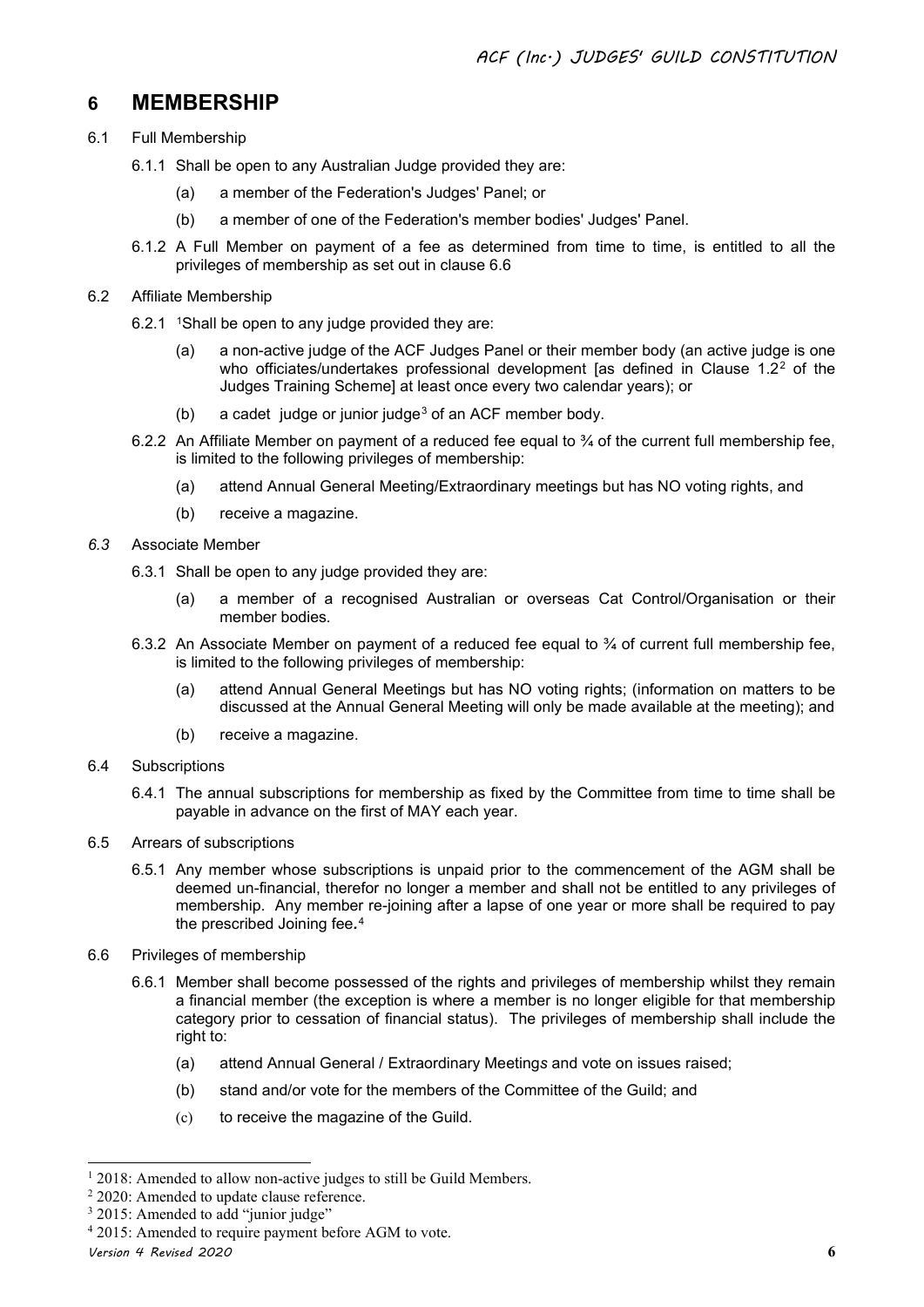#### 6.7 Resignation

6.7.1 Any member desiring to resign as a member of the Guild shall do so by written notice to the Secretary.

#### <span id="page-6-0"></span>**7 MANAGEMENT**

- 7.1 The management of the affairs of the Guild shall be vested in a Committee comprising:
	- 7.1.1 The President
	- 7.1.2 The Vice-President
	- 7.1.3 The Secretary
	- 7.1.4 The Treasurer
	- 7.1.5 The Editor
	- 7.1.6 and other committee members so each state or territory Federation's member bodies has two representatives on the Committee.
- 7.2 Once elected, the Committee will form itself into an executive. The Committee shall serve for a period of two (2) years.Office holders of the Committee shall be elected annually.
- 7.3 Each 2 years (commencing 1998), an in-state election will be conducted by written ballot, to determine the two executive members to serve that state or territory Federation's member body. The results of ballots shall be declared at the Annual General Meeting of the Guild.
- 7.4 Arrangements for elections of the Committee of the Guild shall be the responsibility of the retiring Committee.
- 7.5 Any member not wishing to stand for election to the Committee is to advise the Secretary in writing by April 1st.
- 7.6 The Committee shall provide an account of its stewardship in a written annual report to the Annual General Meeting and to the Federation's Annual General Meeting.
- *7.7* The Committee has the power to co-opt any full member it deems has an area of expertise not already represented on the Committee, for a specific project.
- 7.8 The Committee may invite any member of the Federation's member bodies, whether a member or not, to attend its meetings. Further, the Committee may seek advice from persons outside the Guild.
- 7.9 The Committee may meet as often as it shall determine; upon notification by the President who may call a meeting whenever they think fit, and by the Secretary who shall do so when requested by two members of the Committee.
- 7.10 Four shall constitute a quorum at all meetings of the Committee.
- 7.11 If one of the two state or territory committee members retires during any year, the other is to carry on until the end of that financial year, after which an election will be held in the state or territory to determine the member to fulfil the rest of the current two-year term.

#### <span id="page-6-1"></span>**8 GENERAL MEETINGS**

- 8.1 An ordinary General Meeting of the members of the Guild (to be known as the Annual General Meeting) shall be held annually at such time and place, as the Committee shall determine.
- 8.2 Ten members present shall constitute a quorum at General Meetings.
- 8.3 By giving sixty [60] days'[5](#page-6-2) notice in writing, notice of business for discussions at this meeting must be:
	- 8.3.1 lodged by the Federation's Secretary (from matters submitted from its member bodies) to the Guild Secretary; *OR*
	- *8.3.2* lodged by members of the Guild, directly with the Guild Secretary, in respect to:
		- (a) internal matters of the Guild; or
		- (b) matters requiring general discussion (ie prior to any proposal being submitted).
- 8.4 The Secretary shall communicate the agenda for the Annual General Meeting to each member and

<span id="page-6-2"></span>*Version 4 Revised 2020* **7** <sup>5</sup> 2015: Amended Clause 8.1 to 8.5 all timeframes now stated in days.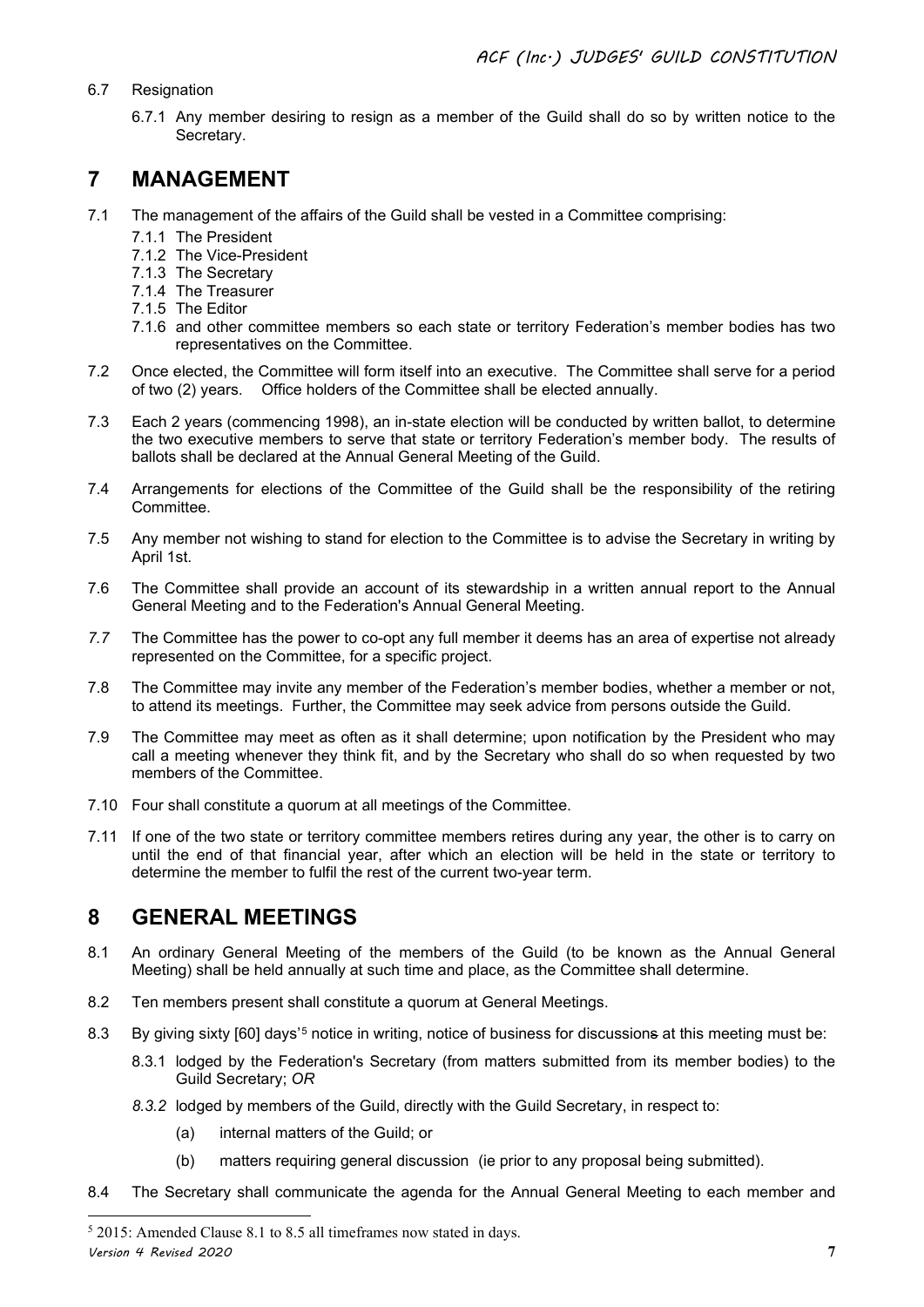the Federation at least forty [40] days prior to the date of the meeting.

- 8.5 Every motion submitted to an Annual General Meeting shall be decided in the first instance by a show of hands and by a poll if so decided:
	- 8.5.1 Decisions affecting the internal affairs of the Guild voted on by members at the Annual General Meeting must be ratified (by written ballot) within ninety [90] days of the date of the Annual General Meeting by a simple majority of respondents.
	- 8.5.2 Decisions affecting the Constitution are to be processed in accordance with clause 11*.*
	- 8.5.3 Decisions affecting matters:
		- (a) submitted from the Federation for consideration by the Guild; or
		- (b) of minor omissions/errors to judges training and breeding schemes or to breed standards found,

will be forwarded to the Federation to be considered at its next meeting.

- 8.6 At all Annual General Meetings of the Guild when questions of order or practice shall arise, the ruling of the Chairman of the meeting shall be accepted as final, and in all cases of equality of voting on any question the Chairman of the meeting shall have the casting vote in addition to their own.
- 8.7 The President and in their absence the Vice-President shall be the Chairman of all meetings of the Guild. Should both the President and the Vice-President not be present within fifteen minutes of the time appointed for the holding of the meeting, those present at the meeting shall elect a Chairman from amongst their number.
- 8.8 The Secretary shall at the discretion of the President submit any particular matter of urgency to the members, by post or electronic means and a vote on any such matter may be taken accordingly. The result shall be the decision of the Guild and shall be recommended to the Federations' Annual General Meeting as applicable.
- 8.9 The President may convene an Extraordinary Meeting of members whenever they may think fit and the Secretary shall do so whenever requested by not less than four members of the Committee or on the written notice of not less than 50% of members. Not less than twenty-one days' notice of an Extraordinary Meeting shall set out the nature of the business of the meeting and only the business so notified may be dealt with at the meeting.

#### <span id="page-7-0"></span>9 **JUDGES' SEMINAR**

- 9.1 A judges' seminar shall be held annually when considered practicable by the Committee.
- 9.2 The Seminar shall be held for the purpose of allowing each member judge to discuss/debate topics relating to breeding, judging, showing or training.
- 9.3 Seminars will be open to any interested persons. Topics to be discussed will be communicated to all members*.*

#### <span id="page-7-1"></span>**10 FINANCE**

- 10.1 The financial year of the Guild shall commence on the 1st day of May each year and end on the 30th April next ensuing.
- 10.2 The Guild shall meet its own costs. Guild costs shall be met, by the Committee striking membership fee*s* and by such other means as the Guild shall from time to time decide.
- 10.3 All cheques shall be signed or endorsed in such manner as the Committee may from time to time determine.
- 10.4 The Treasurer shall prepare or cause to be prepared a statement of receipts and expenditure for the financial year together with the balance sheet showing the assets and liabilities of the Guild of such a financial year.
- 10.5 The financial statement and the balance sheet shall be certified correct by the Auditor appointed by the Committee, and submitted to the Annual General Meeting.